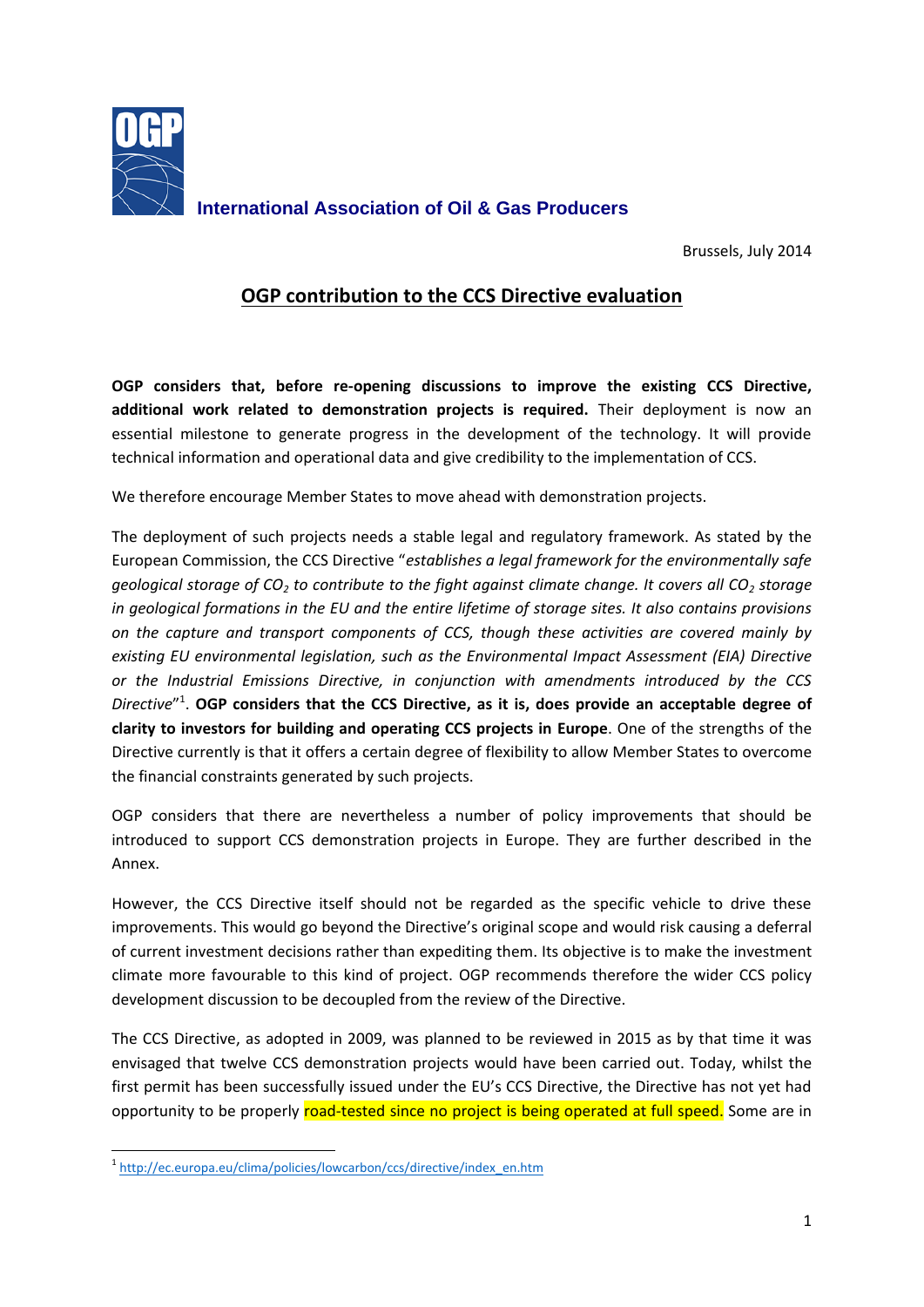the early stages of development for demonstration purposes, but final investment decisions are only expected in the next few years. Revising the CCS Directive now would most likely generate additional delays, which is really not what is needed.

In general terms, **OGP supports the purpose and the scope of the Directive**. The current wording allows the storage of carbon dioxide from a number of large point sources. Availability of regional storage capacities in Europe, as well as in other emitting regions, is crucial and more efforts and research are needed in order to develop sound methodologies to estimate  $CO<sub>2</sub>$  storage capacities. Confidence in the selected  $CO<sub>2</sub>$  storage capacities will be of significant importance for the development of CCS at the targeted scale (several hundred million tons per year in Europe).

The Directive, in its current form, also retains the possibility of storing carbon dioxide via **Enhanced Oil Recovery (EOR) operations**. As such it is consistent with the two EU policy objectives on climate change and security of energy supply:

- A significant fraction of the  $CO<sub>2</sub>$  used in such EOR operations will remain underground. Following the same rigorous monitoring and verification procedures as in any other storage project, this fraction should be counted as non-emitted  $CO<sub>2</sub>$ ;
- EOR also has the potential to contribute significantly to the technological development of CCS. It will help improve the economic recovery of Europe's indigenous oil reserves and will offer additional  $CO<sub>2</sub>$  storage opportunities.

*About OGP: Our membership spans the globe and accounts for more than half of the world's oil output and about one third of global gas production. We foster cooperation in the area of health, safety and the environment, operations and engineering, and represent the industry before international organisations, such as the UN, IMO and the World Bank, as well as regional seas conventions, such as OSPAR, where we have observer status. OGP Europe in Brussels represents OGP members who are active in Europe at EU level.*

*Brussels office: Bd du Souverain, 165 - 4th Floor, B-1160 Brussels, Belgium Tel: +32 (0)2 566 9150 Fax: +32 (0)2 566 9159*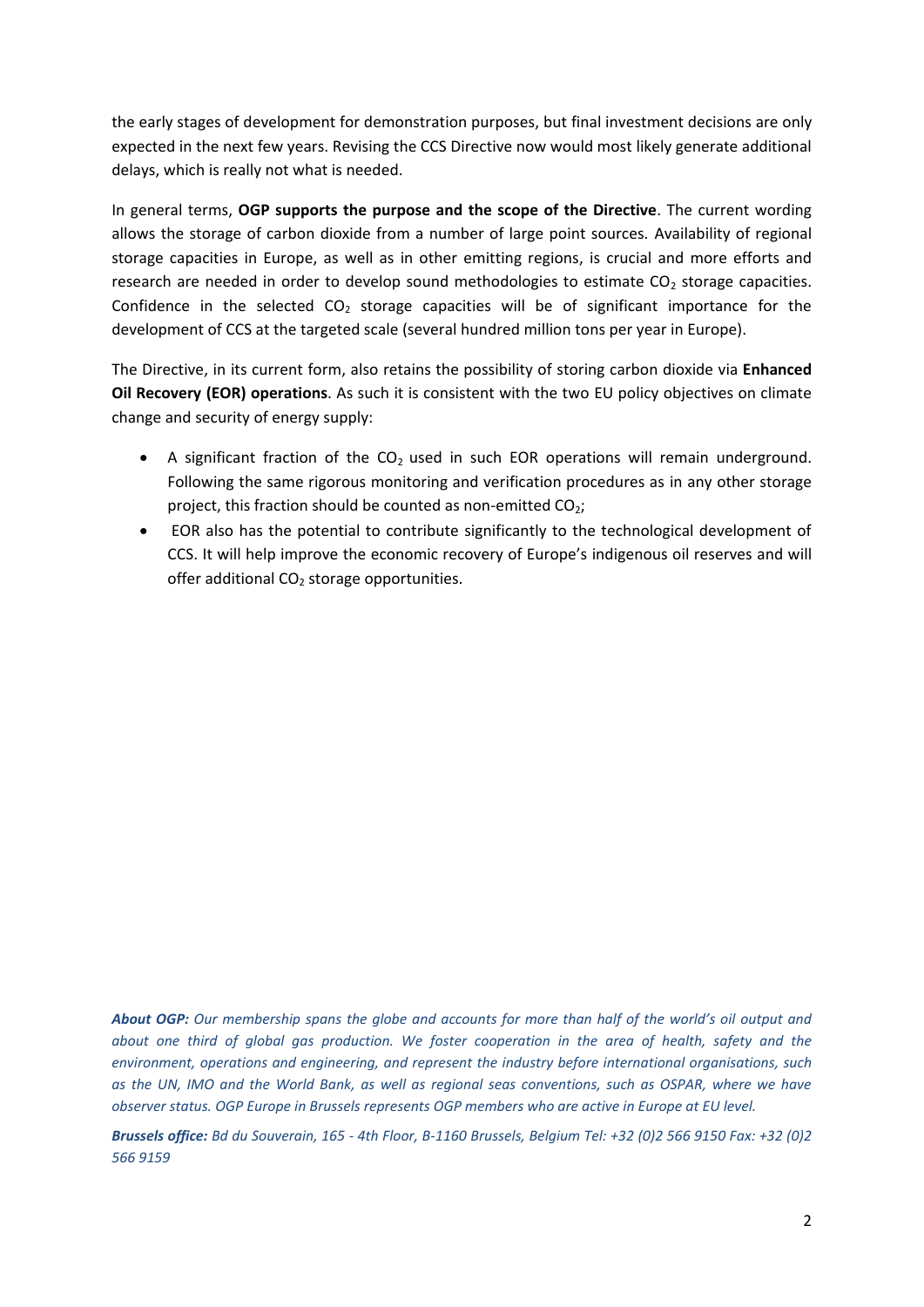# **Annex: OGP views on the CCS Directive Review**

#### **On the Guidance Documents (***Question A5***)**

OGP would like to voice its concern that, in their current format, the Guidance Documents (GDs) would, instead of helping CCS to be implemented in the EU, hinder its development at a large and commercially viable scale. There is a very real risk that the **GDs will become a significant barrier to the deployment of CCS in Europe**. In this context it would also be beneficial if the GDs were more explicit in stating that they are non-binding for the Member States (MS).

OGP recognises the importance of continual **risk management** as an ongoing process across the full project lifecycle, the strong reliance on the DNV process, in all GDs, raises a question as to whether this approach may limit flexibility to apply alternative approaches. The oil and gas industry has a longstanding experience in using risk assessment as an integral part of its processes and it would be beneficial for the GDs to recognise the role of existing risk management methodologies.

Finally, a further serious concern relates to the impact that the GDs may have in terms of the **public perception of CCS**. The GDs seem to give the impression that there is no real experience of CO<sub>2</sub> storage and that CCS is a high-risk activity. In doing so, the GDs seem to neglect the existence of a number of projects of  $CO<sub>2</sub>$  storage.

In general, OGP would like to stress the need to ensure integration between individual GDs. In this context, integration between the guidance on site selection and the guidance on monitoring is key.

#### **Guidance document 1 Storage Life Cycle Risk Management Framework**

Furthermore, the scope of GD 1 should be clarified: is this GD supposed to focus only on containment risks, or on all storage project risks? As it is, it is 90% focused on containment risks but also considers some other issues, which could confuse users of this document. Moreover, the authors should ensure that the use of risk management terminology is consistent with established standards and practices. Overall, the language in the document is ambiguous in its terminology and different views on the interpretation of the language are possible. Clarity in terminology and language is key for the Competent Authorities (CA) who will make use of these documents and may not possess the necessary specialised technical expertise. The GDs might benefit from the addition of a glossary which would clarify the terminology used in the documents.

## **Guidance Document 2: Site Characterisation, CO<sup>2</sup> Stream Composition, Monitoring and Corrective Measures**

In the context of GD 2, OGP would like to stress that **geological and oil industry experience around CO<sup>2</sup>** should be much more utilised and acknowledged. While there have been few commercial scale, pure CCS projects, it should not be assumed that the industry lacks knowledge around  $CO<sub>2</sub>$  site characterisation. CCS is mimicking what the earth has done for millions of years. CO<sub>2</sub> can be found in most sedimentary basins around the world, typically associated with hydrocarbons. Petroleum geologists are aware of how it is formed and trapped. In addition the oil and gas industry has been injecting  $CO<sub>2</sub>$  for enhanced hydrocarbon recovery for  $\sim$  40 years (in thousands of wells and dozens of fields). In several places (e.g. p.8) comments are made on the early stage of implementation of geological storage of  $CO<sub>2</sub>$ . Whilst this is correct, it is important, early in the document, to distinguish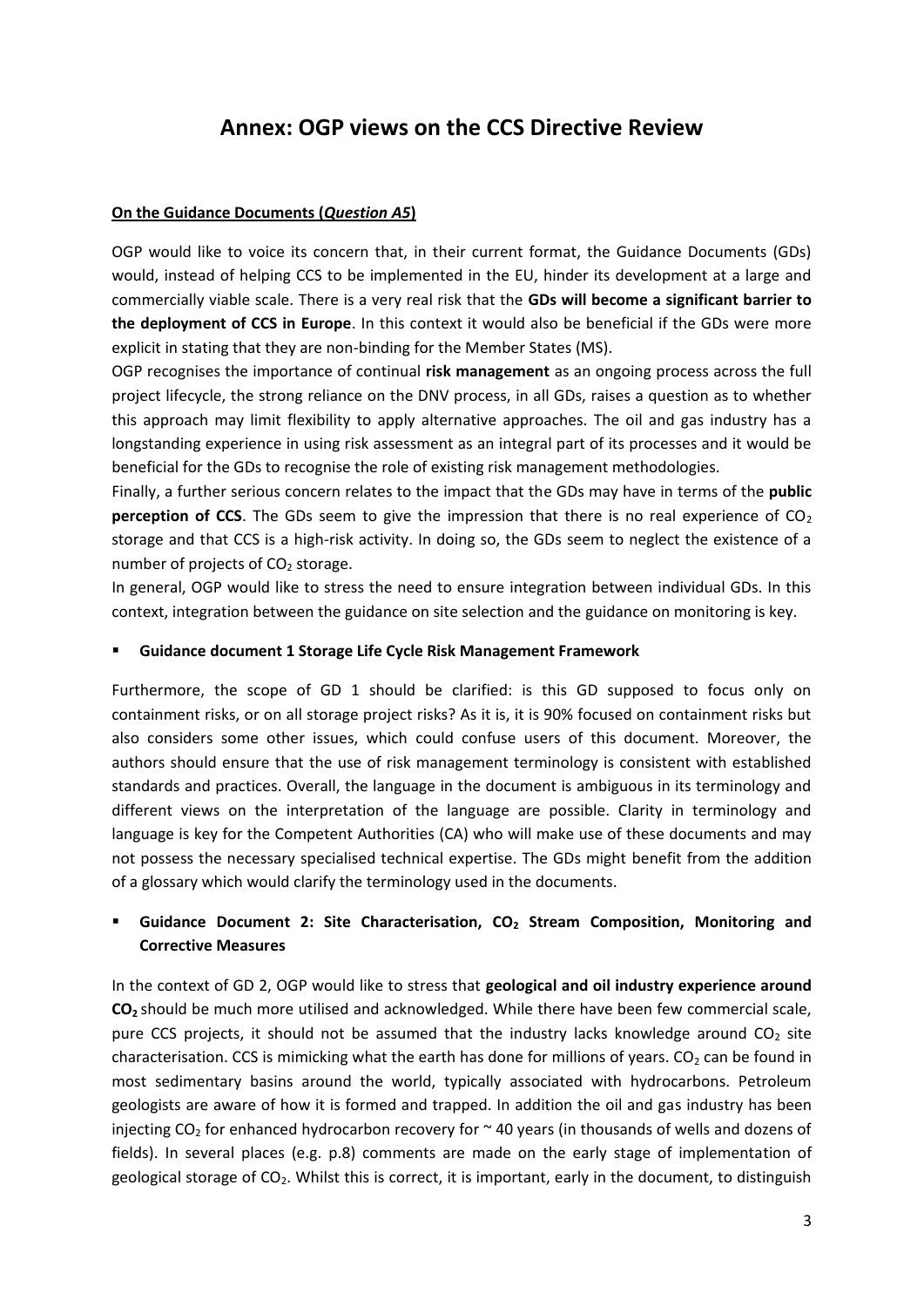between saline formations and depleted oil/gas fields, as the latter have significantly more data to characterise them and hence to define the associated operational/safety risks and long-term environmental risks.

Notwithstanding, it is also important to bear in mind that, whilst, depleted oil and gas fields are very important because of the availability of data, saline formations are also reliable storage sources<sup>2</sup>. Depleted fields, are not always the easy option they first appear. Depleted fields can have greater containment concerns due to multiple penetrations and potential geo-mechanical issues. In the longer term, saline formations have a greater storage capacity. The GD should consequently avoid bias towards depleted fields.

Furthermore, in terms of methodologies, OGP would like to stress to need for caution in presenting tables of existing technologies as suggestions as they could be interpreted as being **prescriptive**. Although the GD outlines technology options for all phases of a storage project, some of the examples and tables included might be regarded by the CA as a "checklist" or qualification standard. One particular example in GD2 are the "primary", "secondary" and "potential" monitoring methods (as listed in Table 11). The proponent may have to provide a technical case for not using a "primary" technology where a secondary or potential technology might actually be more cost-effective and safe for a given site.

Finally, GD 2 should provide **more clarity on the issue of "storage licensing"**. GD 2 does provide clear details on the licensing scope for a  $CO<sub>2</sub>$  storage activity within a specified geographic area. In consideration of the experience of the oil and gas sector in storage, we believe that a more flexible regime that fit for purpose is needed. Geologic data and geologic modelling would determine whether there is a need for a potential storage complex to be delineated more widely or more broadly in extent. Therefore the licensing regime would be adapted to cover the complex, providing at the same time a high degree of certainty to the project proponent.

#### **Guidance Document 3: Criteria for Transfer of Responsibility to the Competent Authority**

The CCS Directive and associated GD have been written with mature commercial scale CCS in mind. The current EU CCS demonstration projects aim to close the knowledge gaps which would be critical in being able to detail with much more certainty the technical and legal requirements governing CCS projects. It is important to allow MS and CAs the flexibility to be pragmatic in the application of the CCS Directive so as not to deter investment in the critical demonstration projects.

It is equally key to bear in mind the applicable precedents which exist in the oil and gas industry. These precedents include, in particular, experience of: sub-surface modelling,  $CO<sub>2</sub>$  capture, transport and injection, site decommissioning and monitoring. Many wells have already been drilled into high-CO<sub>2</sub> concentration reservoirs in the past. The oil and gas industry has extensive experience in drilling, completing, monitoring, and plugging wells that have operated in corrosive environments such as that created by acid gases (H2S and  $CO<sub>2</sub>$ ) and water. This experience has led to the development of sound processes and materials to mitigate any corrosive effects during the life of wells or beyond, after they are taken out of service and decommissioned. In depleted oil and gas fields or saline formations used for  $CO<sub>2</sub>$  storage there will not be a 'stable end-situation' for many years as reservoir pressures are expected to decrease very slowly to the pressures that are normal (near original pressure) at the reservoir depth. It is likely that the long term behaviour of  $CO<sub>2</sub>$  and pressure can be

1

 $^2$  As an example, since 1996, Statoil's Sleipner West captures over one million tonnes per annum of carbon dioxide from natural gas production stored it in a saline formation more than 800 metres below the seabed.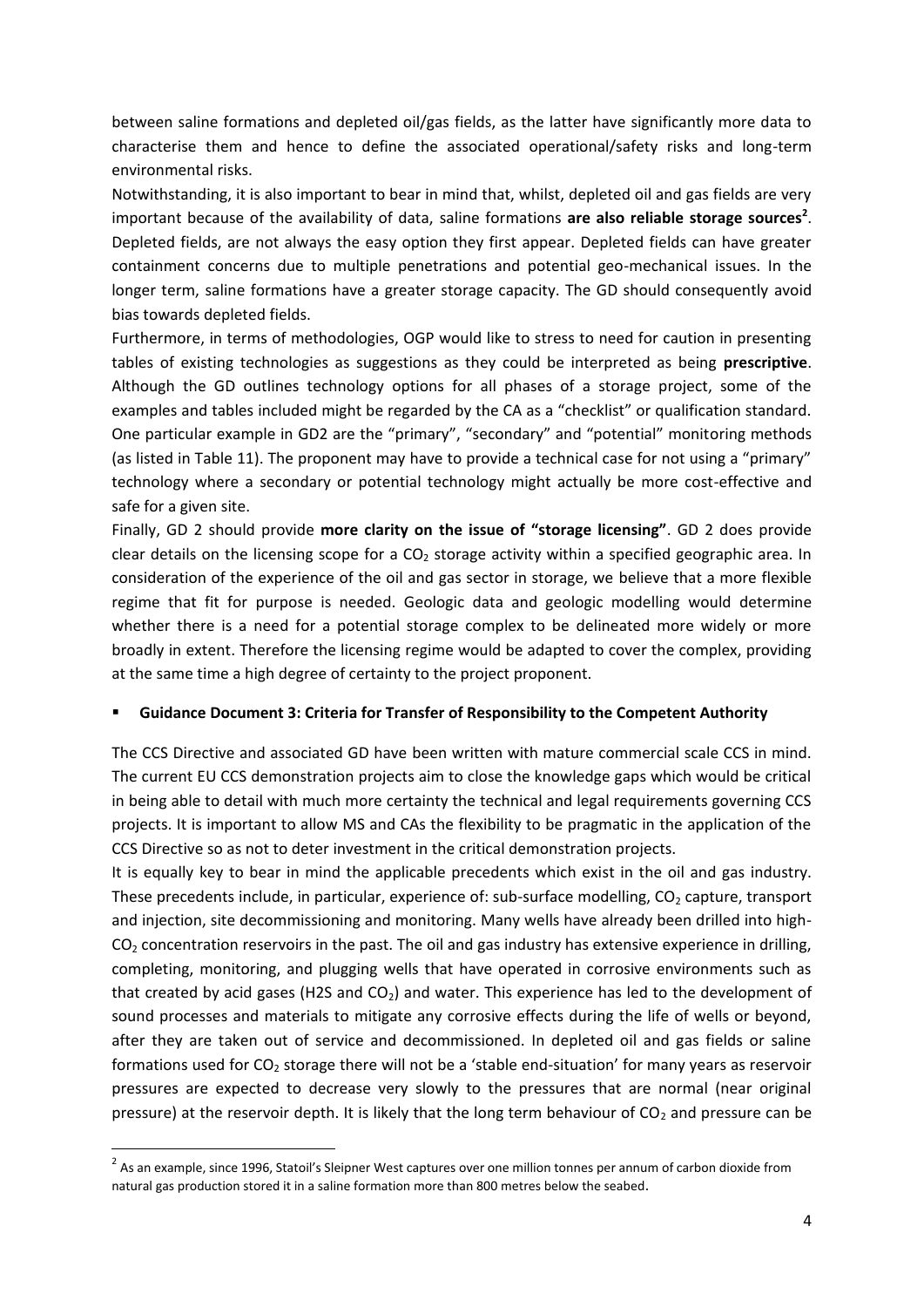reliably predicted by using the same reservoir engineering principles and computer models used by the oil and gas industry. It is not clear, therefore, why there is a need for these very extensive and elaborate abandonment, monitoring and transfer criteria, for  $CO<sub>2</sub>$  storage in depleted oil and gas fields. It is essential that vast new procedures for decommissioning oil/gas fields used for  $CO<sub>2</sub>$ storage are not legislated. Instead, current procedures should be extended and adapted as necessary to account for the increased assurance needed for  $CO<sub>2</sub>$  storage reservoirs to demonstrate containment for emission accounting purposes. Key, with respect to these precedents is that CCS regulations are developed to promote industry best practice in managing risk and uncertainty. The application and extension of existing laws where possible for the implementation the CCS Directive is crucial.

The GD should emphasise the use of performance-based approaches rather than time-based approaches for determining when handover can take place. Only a performance-based approach can provide the required certainty for the CA, and an additional time-based approach would not add further value. Furthermore, there is a concern over the stringency of an arbitrary and continuous 10 year demonstration that all wells remain in good shape without any leaks (p. 8). The project proponent should, at minimum, be allowed to plug those wells where prudent, keeping a few wells open for monitoring purposes. An opportunity should also be given to remedy any eventual leakage in a reasonable amount of time (but promptly) without automatic penalisation for any single leakage event in a continuous 10-year demonstration. If the suggested items need to be monitored (postclosure pre-transfer) for 5 or 10 years as offered in the GD then facilities would need to remain operational and wells accessible for at least 10 years; this is neither desirable nor necessary in most cases. The introduction of minimum periods in the GDs is not desirable as it would make it effectively impossible for CAs to opt for anything less than 10 years if and when adjusting downwards the minimum transfer period of 20 years or less as specified in the CCS Directive (Article 18). In cases where an incident has occurred during the monitoring period, it is crucial that the nature of the incident as well as concomitant corrective measures are understood and evaluated before any impact on handover is decided.

#### **Guidance Document 4: Article 19 Financial Security and Financial Contribution**

OGP would like to express its concern that GD 4 may create significant financial hurdles for CCS developers. The unintended consequence is likely to be to significantly discourage deployment of CCS in the EU (especially beyond the first phase of incentivised demonstration projects), in favour of businesses moving to jurisdictions with less onerous requirements or in favour of simply continuing to emit  $CO<sub>2</sub>$  into the atmosphere.

Moreover, GD 4 appears not to be taking the existing experience of the oil and gas industry into account. There are a number of references to the lack of "experience with geological storage of  $CO<sub>2</sub>$ or to the fact that "carbon sequestration is a new technology" (p. 13). It is key to bear in mind that CO<sub>2</sub> injection in hydrocarbon fields is a proven technology (13,000 wells worldwide). A risk-based approach should therefore be used to determine the required contingency because of 'newness' of the technology. Whilst there is indeed very little experience with  $CO<sub>2</sub>$  storage for climate change reasons very relevant experience gained by the oil and gas industry can be used:

**Natural geological CO<sub>2</sub> occurrences**: There are many examples of naturally existing CO<sub>2</sub> storage fields worldwide in different reservoir rocks and under different cap rocks. These have been stable for millions of years. In the US,  $CO<sub>2</sub>$  from several of these fields has been produced and transported for over 30 years for Enhanced Oil Recovery (EOR) purposes.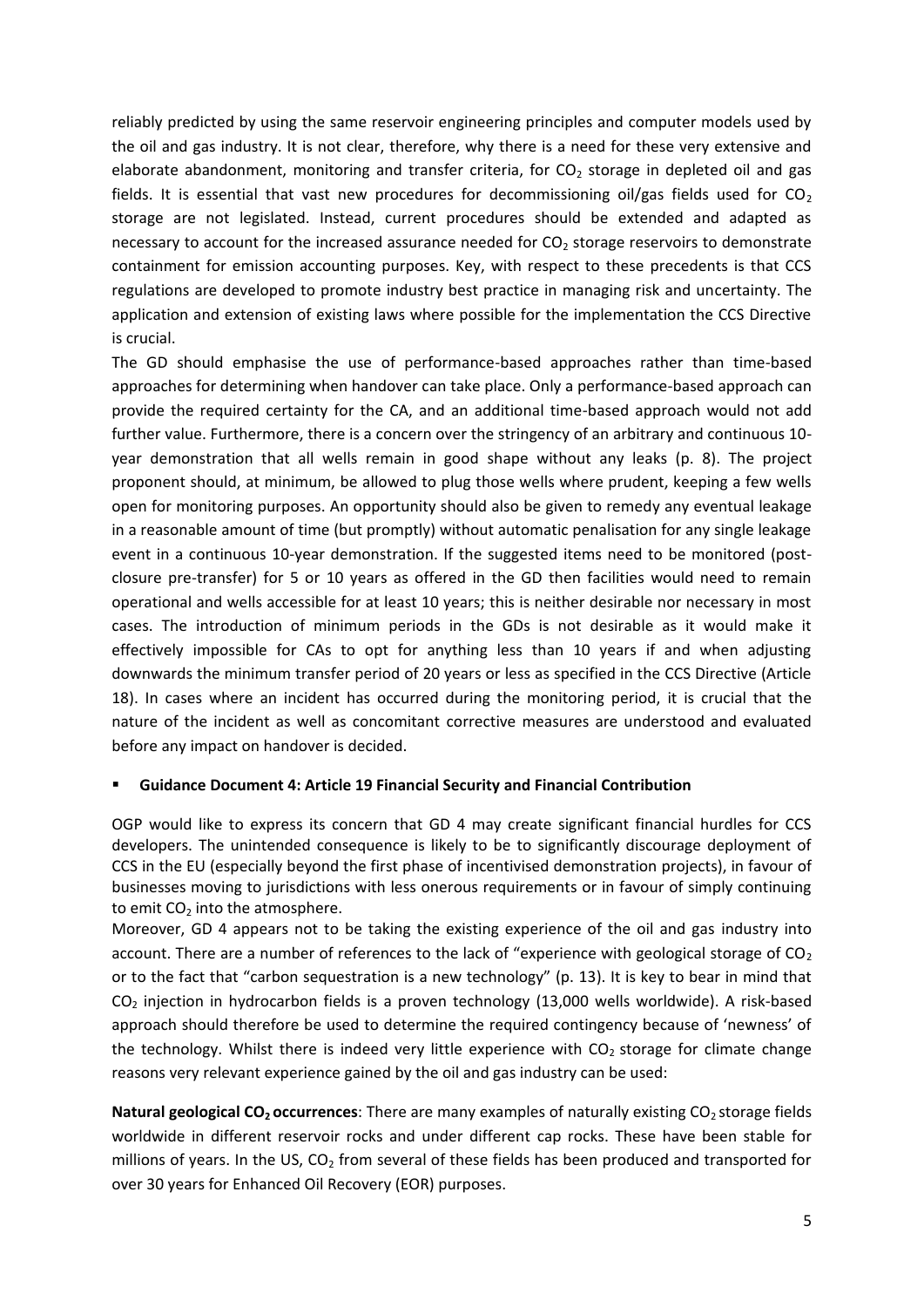**Injection of CO<sup>2</sup> into the subsurface within the framework of CO<sup>2</sup> EOR operations**: even though these projects do not include very extensive monitoring programmes there is substantial evidence that  $CO<sub>2</sub>$  leakages from the surface facilities has been very limited and that there have not been any major leakages from the subsurface (this would be noted by reservoir pressure monitoring and anomalies in produced and recycled gas volumes). Furthermore, a recent geochemistry study at the world's oldest EOR site (SACROC in West Texas) indicated no evidence of migration of injected CO<sub>2</sub> into groundwater.

**Underground gas storages**: there are many examples worldwide of geologic storage of natural gas (which is combustible) including many within the  $EU^3$ . These reservoirs are filled up and produced on an annual basis without consequence. Storage site operators use geomechanical models (that are used to predict the effects of pressure changes on reservoir and cap rock integrity) are sound to monitor the performance of these sites thereby validating this technology.

Regarding **storage in depleted gas fields, GD 4 is inappropriate**. The starting assumption is that there is no relevant experience, that there is no idea what the probabilities are of things going wrong, no idea of what the consequences will be if things go wrong, and no idea what it will cost to fix things, if they go wrong, each of which is incorrect. This is not the case with regards to storage in gas reservoirs and will lead to large, unnecessary cost increases to storage site developers. Whereas it is true that the presence of another gas complicates  $CO<sub>2</sub>$  storage, it is incorrect that the processes involved are not understood and that no relevant experience exists. Compositional simulators can predict phase behaviour and there is pilot level field experience in injecting  $CO<sub>2</sub>$  into depleted gas reservoirs (K12B, offshore Netherlands; Lacq, France; Otway Basin, Australia). Like any other prospective storage venue, it is more a matter of site selection, modelling and monitoring that will allow  $CO<sub>2</sub>$  storage to occur safely and effectively in depleted gas fields.

Furthermore, GD4 could have an impact on the **public perception of CCS**, leading the neighbours of storage locations to view  $CO<sub>2</sub>$  storage as being very risky. Indeed, in comparison with gas production and gas storage facilities, large securities seem to be needed to provide for leakages and risks which will lead most to the only logical conclusion that  $CO<sub>2</sub>$  storage must be very risky.

## **On an EU policy framework for CCS (***Questions B1, B2, B3***)**

1

With regard to **policy mechanisms** to be implemented at EU level, as an international association, we prefer worldwide measures to tackle global challenges. If they are not possible, we are in favour of EU-wide policy mechanisms and approaches as they underpin the EU internal market by reducing intra-EU trade distortions and thus support EU competitiveness. For these reasons, national roadmaps and strategies should be technology neutral.

Furthermore, OGP suggests taking an EU approach towards development and demonstration phases of CCS technology. This could be done through, for example, preparing, together with Member States and all relevant stakeholders, an **EU Roadmap on CCS**.

Different CCS projects are at various levels of development. Therefore, their costs forecasts differ. This implies that any potential financial support needs to be tailored to different stages of technical

 $3$  There is for instance a large underground storage reservoir 300m below the Olympic stadium in Berlin, venue for the 2006 football World Cup, which has worked safely for decades. There are numerous underground gas storage facilities in Europe.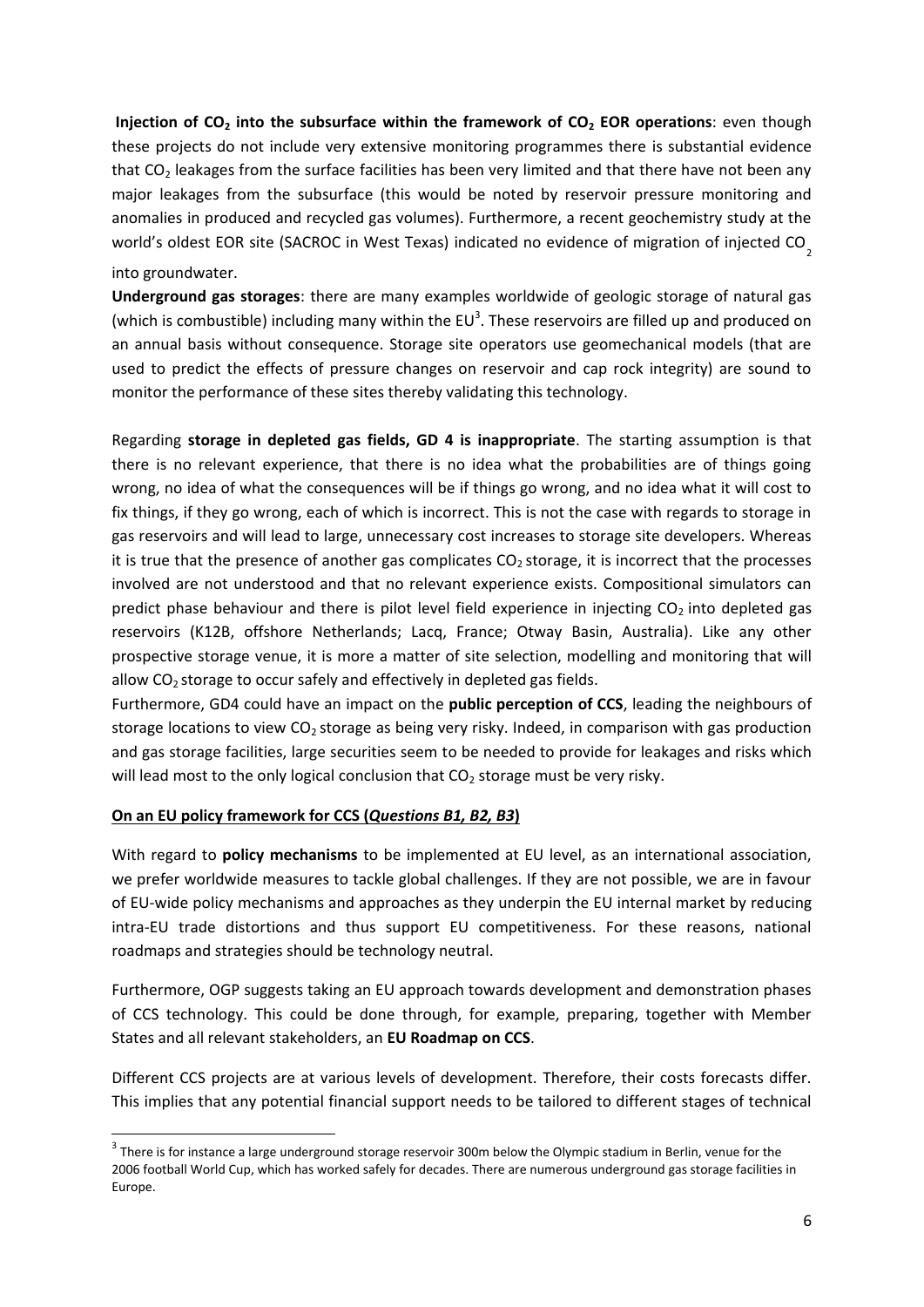maturity and provided to a limited number of key CCS demonstration projects (e.g. sufficient support should be given to fewer projects rather than a small part to a larger number of projects). For example, special consideration should be given to demonstration projects for CCS at power station scale, in particular applied to gas power plants. In fact, gas power plants have an advantage in terms of infrastructure compared to coal. For the same power generation production, the capacity of the infrastructure will be twice smaller for gas than for coal, and for the same cumulative production of power with CCS, the extensions of the infrastructure network for gas will be smaller than for coal because it will take more time to fill the  $CO<sub>2</sub>$  storage sites for gas than for coal.

Pre-commercial/demonstration programmes should stimulate and maximise learning, as well as sharing and broadening knowledge in areas where there are gaps. This would increase confidence in CCS and also improve public support. Any transitional incentive for low-carbon technologies, including CCS, should be time- and funding-limited, and phased out as soon as possible in order to force these technologies to demonstrate their ability to compete in the market. Recycled auction revenues can also contribute funding for R&D. Consideration may also be given to allocating a proportion of the potential revenue streams for research and development of low- emission technology.

There is no evidence that CCS certificates would help early deployment, but they would place an unnecessary cost and administrative burden on the oil and gas industry.

We do not believe that other policy measures are compatible with a liberalised electricity market.

One of the problems with the existing basket of policies is that many of them are chasing the same reductions. This leads to perverse outcomes and makes it extremely difficult to understand which policy is driving results. Introducing further policy measures is likely to exacerbate this situation. Specifically, such measures may lead to life-extensions for inefficient power stations instead of their replacement with efficient gas-fired power stations, which can significantly reduce emissions even where they are not yet equipped with CCS.

Such measures may also endanger the role of gas-fired power plants as backup for renewable energy and therefore risk diminishing security of supply in the electricity sector. In this context it is important to remind that gas power plants with CCS have several positive characteristics compared to coal power plants. Gas with CCS emits twice less CO<sub>2</sub> than coal for the same power generation<sup>4</sup>.

Lessons should be learned based on experience to date with **NER300**. A critical component to achieving real  $CO<sub>2</sub>$  reductions in the EU will be to change the qualifying criteria to take into account the lower carbon content of gas (and so the lower volumes of  $CO<sub>2</sub>$  generated). This would address the current perverse advantage for coal under NER300. The criterion should not be the extra cost per tonne of stored  $CO<sub>2</sub>$ , but rather the extra cost per kWh of electricity.

Further, the Commission should consider a different distribution of the funding: the scheme might be more efficient funding providing sufficient financial support, if it gave sufficient funding to fewer

**.** 

 $^4$  Emissions of CO<sub>2</sub> from coal power generation in Europe are around 850 Mt CO<sub>2</sub> per year (average emission around 920 g/kWh) and that the conversion of the corresponding coal power plants to modern CCGT (350 g/kWh), would result in a decrease of the emissions by 530 Mt CO<sub>2</sub>. Without any CCS, the switch from coal to gas for power generation will significantly contribute to the mitigation of climate change.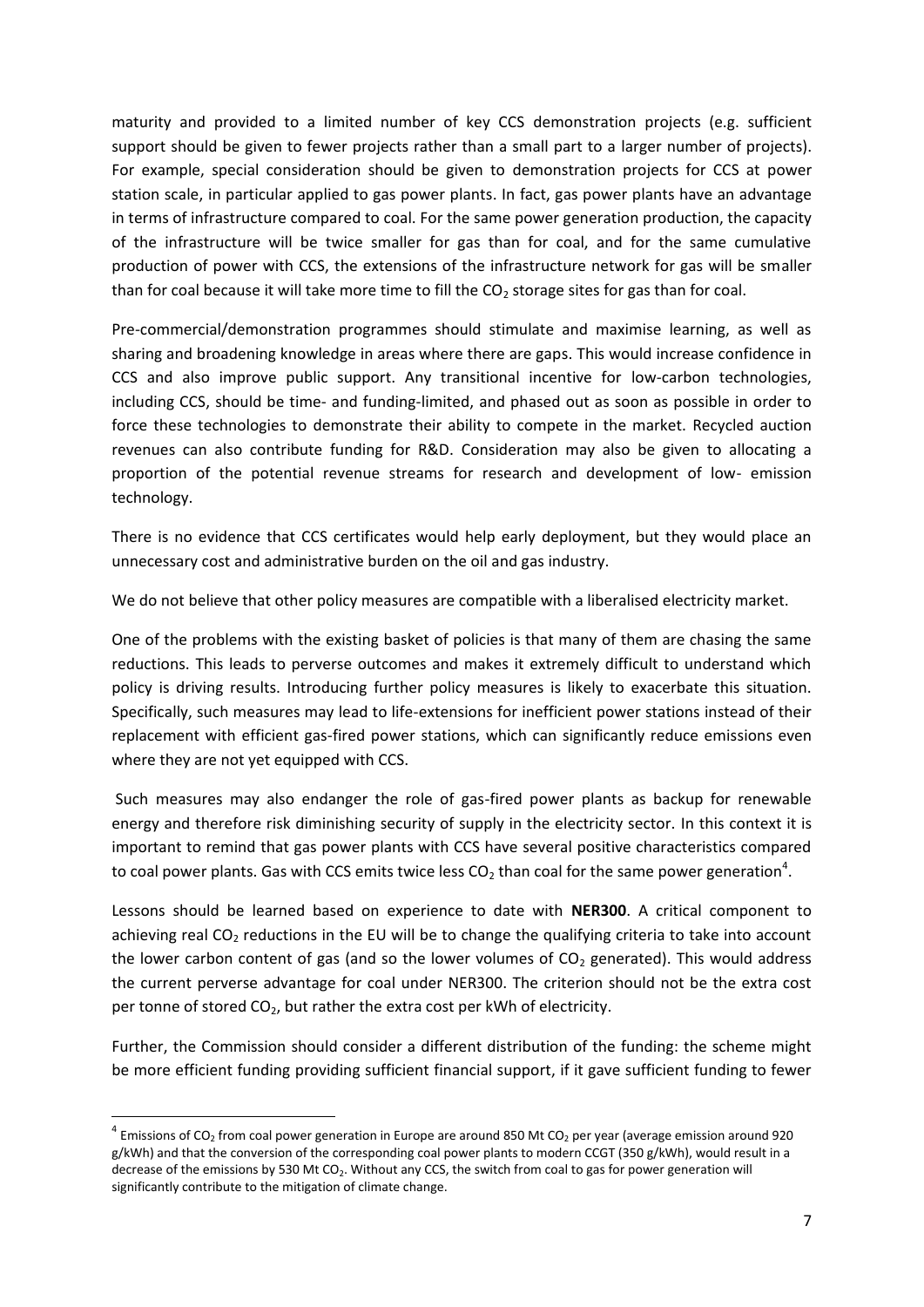projects rather than a thin layer of funding too many projects. The mechanism should also take into consideration operational costs which are likely to remain high until the energy penalty issue is solved.

#### **On public acceptance (***Question C5***)**

On the topic of public perceptions of CCS, OGP recognises that this is a critical issue to be addressed in any major energy project, including CCS. However, since the concept of 'public acceptance' is a dynamic issue that is determined by often very local, community-level concerns and/or national considerations, we believe that this should remain the domain of national governments and regulators since they possess the most relevant knowledge and expertise relating to their local or national public interests. Therefore we do not believe that the CCS Directive should be the specific vehicle to drive improved approaches towards greater public acceptance of CCS.

## **On the contribution of the CCS Directive to storage permits (***Question D3***)**

Key concern for the oil & gas industry is how to deal with any potential overlap between  $CO_2$ -related activities and oil and gas production or storage. We believe the EU should ensure that the rights and interests of oil and gas operators and license holders have sufficient protection in this regard, as energy security remains a critical issue for all countries and the companies that are operating within those titles.

Under **Art. 33 of the CCS Directive**, Member States have to ensure that operators of all combustion plants with a rated electrical output of 300 MW or more have assessed whether the conditions of 1) availability of suitable storage sites; 2) economic and technical feasibility of transport facilities and 3) retrofit for  $CO<sub>2</sub>$  capture are met. If so, the competent authorities shall ensure that suitable space on the installation site for the equipment necessary to capture and compress  $CO<sub>2</sub>$  is set aside. At this stage, OGP believes implementation of Article 33 is sufficient until such time as CCS is proven at scale.

OGP is aware that a procedure is in place for the Commission to review of **draft storage permits**. We think that the permitting procedure should remain exclusively the responsibility of Member States which already have permitting authorities with appropriate competencies. We think that the same national authority which is responsible for the exploration and production of hydrocarbons should be responsible also for the storage of carbon dioxide. This authority already has the technical and management experience and is able to oversee any conflicting CCS and hydrocarbon production activities. The involvement of the Commission would lead to an unnecessary complication and delay of the permitting procedure. It also seems to be contrary to the subsidiarity principle. We propose that these provisions should be removed.

## **On the transfer of responsibility for a storage site (Article 18) (***Question E2***)**

OGP welcomes the principle that the responsibility for the closed storage site will be assumed by the state. It is important for both the operator and the state entity to know under which conditions this transfer of responsibility can take place. Before committing large amounts of money potential investors and operators need to know the criteria for the transfer of responsibility after the end of injection. Without such certainty the required large-scale investments are unlikely to be made. With